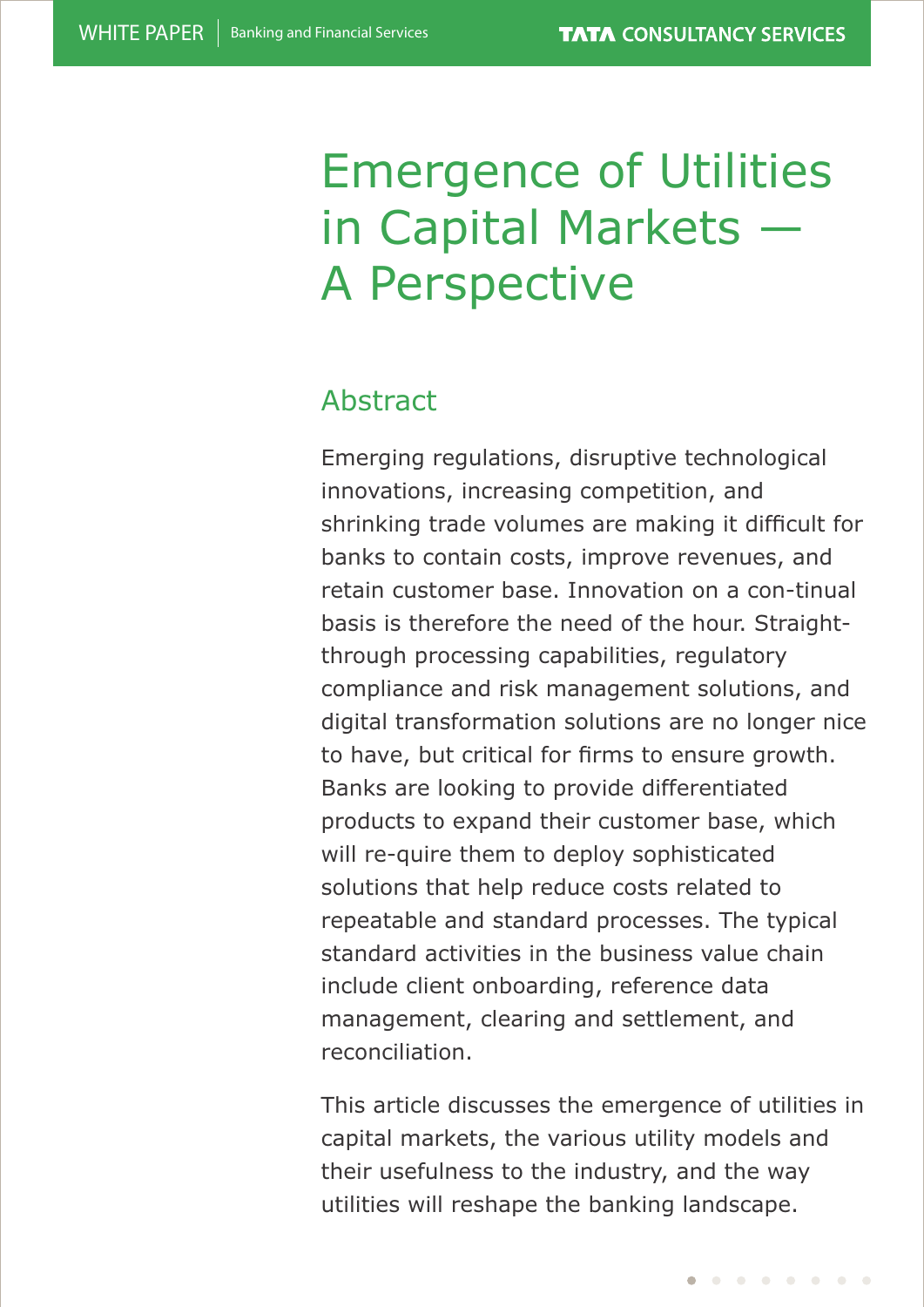## Introduction

The capital markets domain has undergone several changes over the years due to factors such as changing regula-tory requirements, evolving client requirements, and increased technological innovations. Adoption of the utilities model can result in industry standardization, better cost control, and quick adaptation to regulatory changes. Let's look at what drives financial firms to adopt utility models:

**Increasing regulatory and cost pressures:** Firms are required to increase their spend on IT infrastructure to comply with upcoming regulations such as Mifid II, FEMR, MAR. They also have to factor in penalties for non-compliance. Banks and financial instituions are required to make multiple changes in IT systems across geographies due to varying regulations.

**Evolving technology:** Banks and financial institutions face challenges managing legacy systems as they may not be compatible with upcoming technologies such as blockchain which help simplify post-trade processing and clearing and settlement.

**Declining trade volumes:** Declining trade volumes are forcing firms to evolve their business models and strategies to improve profitability. Banks need to focus on data analytics, modelling, and management to manage risks, and address client needs.

**Changing derivatives landscape:** Standardization of derivatives processing has led to firms adopting standard utilities across asset classes. The OTC derivatives market is also moving towards process standardization with the advent of central clearing and swaps execution facilities. Banks are facing additonal cost pressures due to increased capital requirements and client segregation requirements. Adopting a utility model also offers advantages such as improvements in management of collateral systems and better margining systems for derivatives management. Firms could also look at providing an integrated collateral management system across asset classes as a result of adopting utilities.

In order to address these challenges, banks should adopt utility-based models. This will help them eliminate re-dundant and inefficient processes, remove data and process duplications, reduce costs, and minimize risks. This will also help banks improve profitability.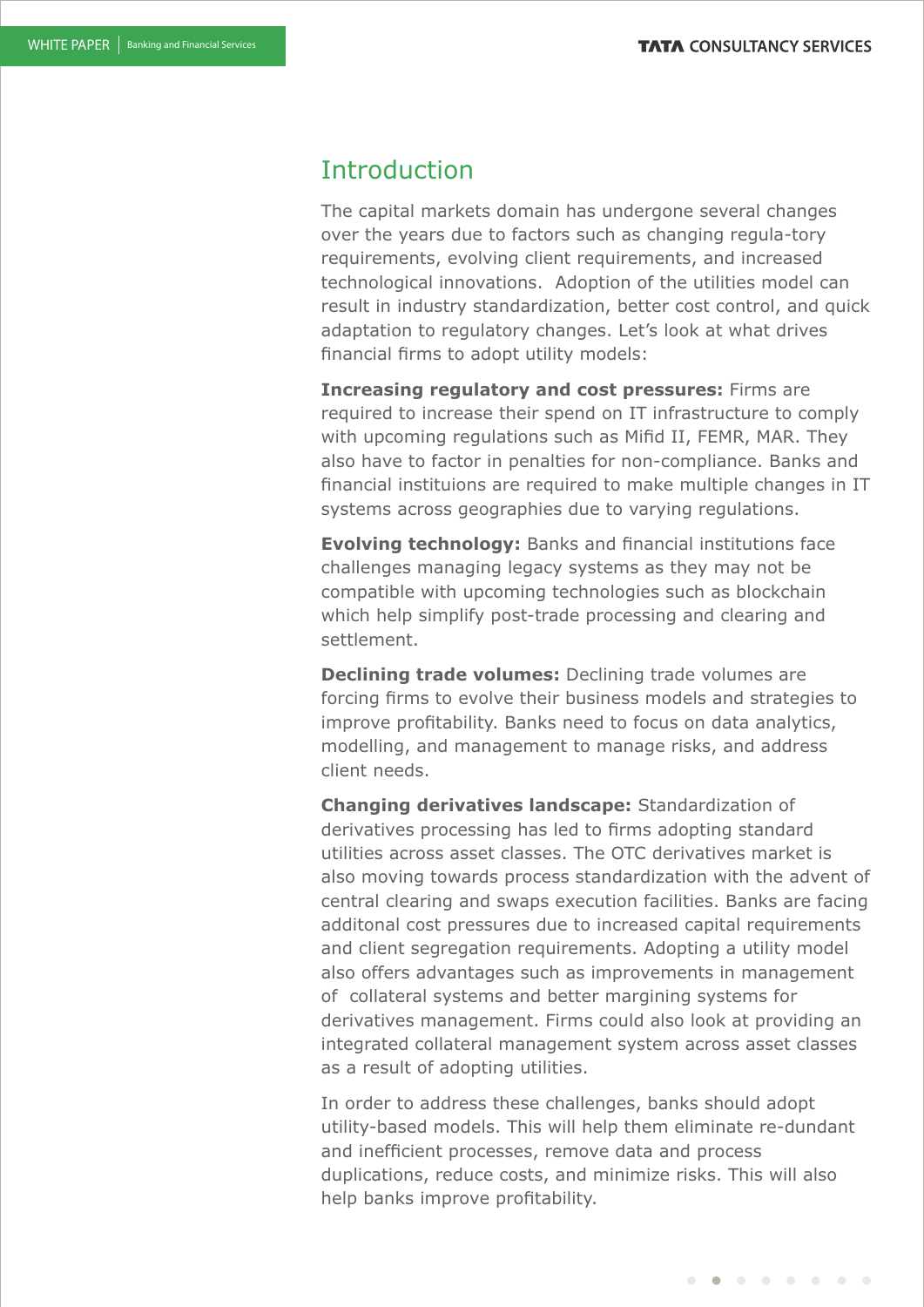## Utility Adoption – Industry Trends

Here are some of the trends the industry is witnessing in the adoption of the utility model:

**Partnering with service providers:** Banks are partnering with service providers to convert existing legacy systems into utilities; this involves minimal investments. Some of the business focus areas for partnership are derivatives, settlements, and reconciliations. This also helps banks transform existing assets into industry platforms by incorporating global industry standards and regulations in the utilities, and thus monetize them.

**Forming bank consortiums:** Global investment banks are forming consortiums to set up multilateral trading plat-forms (MTFs), reference data utilities, trading platforms, clearing facilities, and so on. These offer the benefits of shared expenses and services, while facilitating consistent adoption of industry standards across firms.

**Establishing an ecosystem:** Banks and financial institutions are collaborating with market infrastructure firms to develop utilities. Examples include partnerships between some of the major depositories and technology firms. Fintech startups and consulting firms are also partnering with utility providers to expand market accessibility and develop new infrastructure. This also helps utility providers expand their service lines to other areas such as busi-ness process services. The recent tieup between Sernova Financial and Calypso Technology to enable cloud-based clearing services is an example.<sup>1</sup>

Further, network and data providers are utilizing their existing infrastructure, and connectivity with banks, to set up industry utilities. Several banks and network and data providers have jointly set up centralized repositories for client onboarding and other activities. For example, SWIFT has set up KYC repositories in partnership with various banks to centrally store all the KYC documents.<sup>2</sup>

## Factors Determining Utility Adoption

**Business functions:** There are several utility-based business functions across the front, middle, and back offices that are ideal for a utility model. There are also a number of horizontal functions (shared and support services) which can be moved to the utility model by adopting industry standards and eliminating process duplications.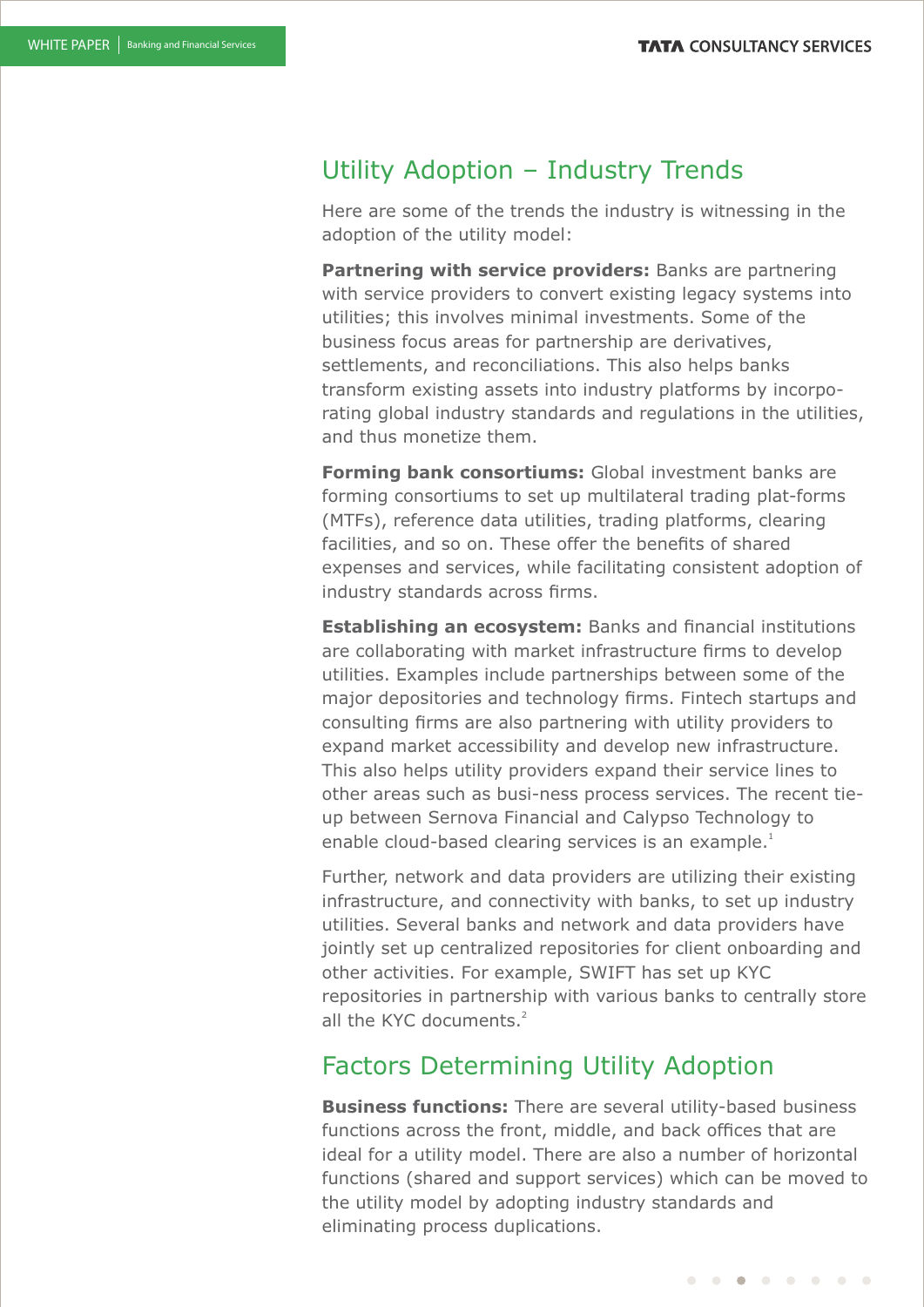Front Office **Middle Office** Back Office Client Onboarding & Management Research Sales & Marketing Trade & Execution Client Connectivity Transaction Management Treasury Risk Management Pricing and Valuation Collateral Management Clearing/Pre Settlement Settlement Asset Servicing Securities Processing Regulatory & **Compliance** Shared Services Support Services Reference Data Reconciliations Reporting and **Analytics** Product & Financial Controls Tax Processing Infrastructure **Application**<br> **Cuppert** Support Architecture & Design Maintenance & **Development** Solutions outsourced, but largely maintained in-house **Utility-based functions** Core differentiators for banks with innovative business models

Figure 1 depicts the current utilities landscape for sell side firms.

*Figure 1: Sell-side Value Chain (Source: TCS Internal)*

On the sell side, there is greater scope for standard post-trade processes to adopt the utilities model, as non-standard functions in the middle and back offices lend themselves to collaborations with strategic partners. The core differentiator functions in the front office such as investment advisory, research, and client-facing functions are mostly performed inhouse, and retained with the firms.

Figure 2 depicts the current utilities landscape for buy side firms.

On the buy side, there is increased relevance of utilities, especially in the areas of client onboarding, collateral management, and custody services. With the advent of regulations for mandatory clearing of derivatives, asset managers are increasingly finding it difficult to manage margining and collateral activities. However, they are closely watching market shifts before making a decision on adopting the utilities model. As the securities lending and repo clearing move toward centralized clearing with central counterparties (CCPs), significant market and regulatory changes are evolving on the buy side. As a result, adoption of the utilities model is still in the nascent stages on the buy side.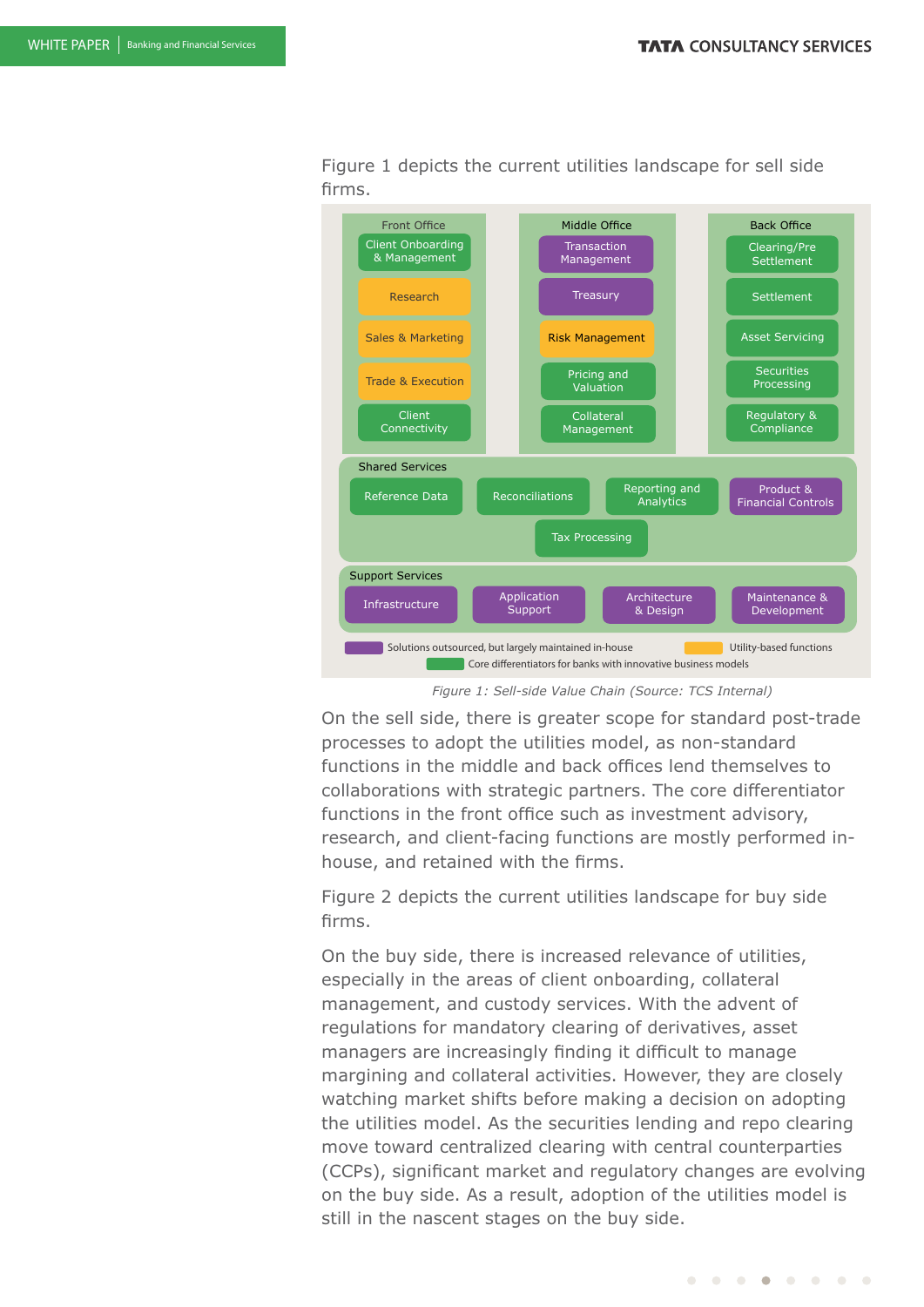

 *Figure 2: Buy-side Value Chain (Source: TCS Internal)*

**Asset class maturity and standardization:** Higher the level of standardization, greater will be the possibilities for the emergence of the utilities model, as the model can be easily replicated across firms. Contracts well defined by regulators, and with the least scope for negotiations and customization, fall in this category. We analyzed the dif-ferent asset classes, their respective degree of standardization, and the emergence of utilities for these assets (see Figure 3).



*Figure 3: Asset class standardization, Source: TCS Internal*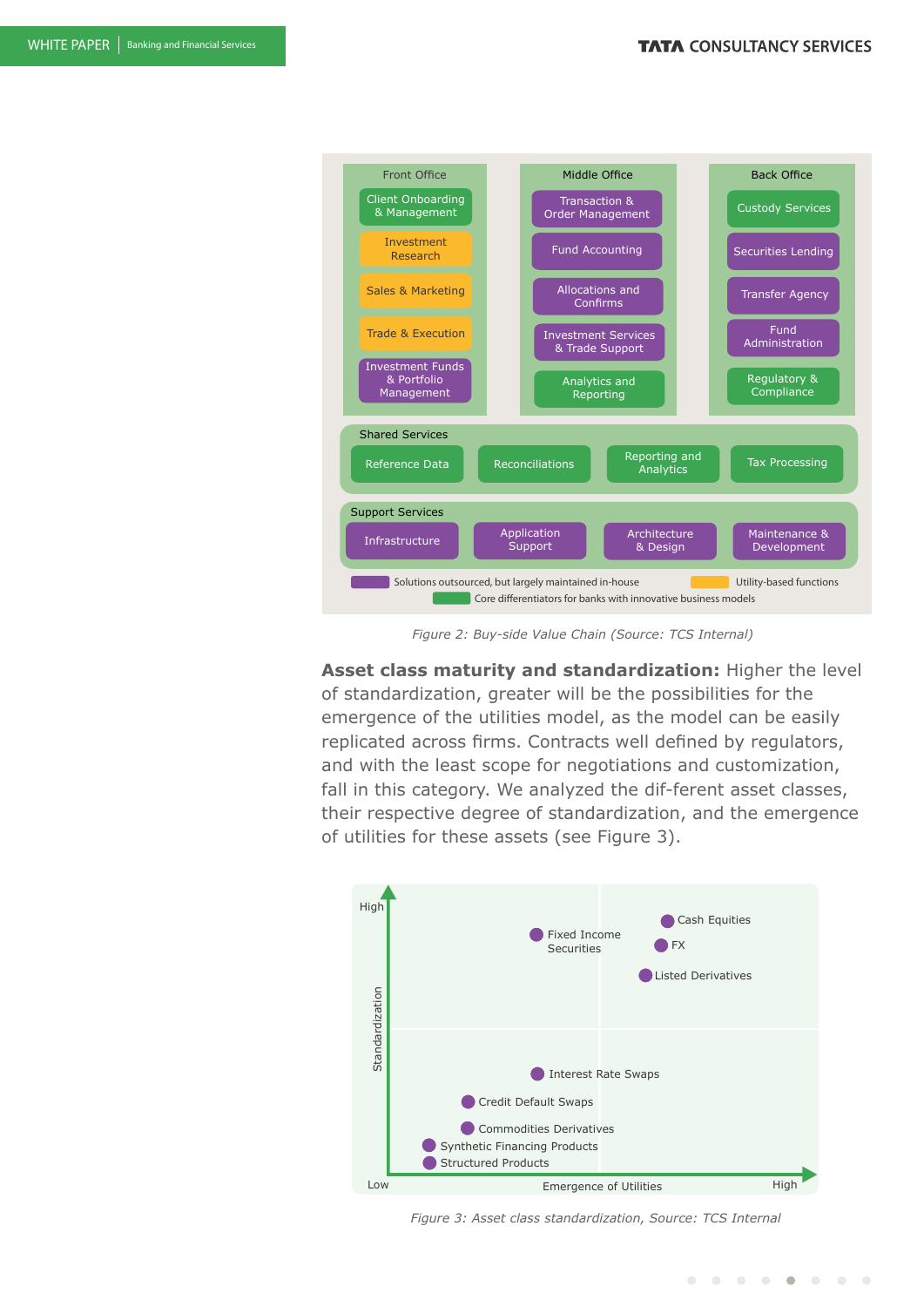The cash equities, fixed income products, forex, and derivatives traded on the exchange are matured and standardized asset classes in respect to front and back office processes across firms. The other derivatives products are customized, as well as available over the counter, where contracts can be negotiated between two parties.

Cash equities are the most standardized and commoditized assets on the sell-side. The utilities on derivatives are still emerging as the market is moving toward centralized clearing and reporting, trade and swap data repositories, and so on.

The bond market has shown very little traction with regard to the utilities model due to factors such as volatile li-quidity and non-standard issuances. However, regulations and technological innovations will also force bond mar-kets onto standardized platforms.

**Operating models of firms:** Some of the key factors that influence an entity's decision to adopt a particular utility model include regulatory pressures, cost control, and the firm's strategic roadmap.

Table 1 depicts the various models a bank can adopt; it lists some of the important parameters that influence a bank's build or buy decision. The table also highlights the various features a bank evaluates before deciding on the model to be adopted along with the favorability of the various models with regard to the feature.

| <b>Features</b>                | <b>In-house</b> | <b>Managed Services</b> | <b>Industry Utilities</b> |
|--------------------------------|-----------------|-------------------------|---------------------------|
| Cost control                   |                 |                         |                           |
| Economies of scale             |                 |                         |                           |
| Time to market                 |                 |                         |                           |
| External dependency            |                 |                         |                           |
| <b>Risk</b>                    |                 |                         |                           |
| Regulatory change management   |                 |                         |                           |
| Strategic focus                |                 |                         |                           |
| Innovation and differentiation |                 |                         |                           |
| Data confidentiality           |                 |                         |                           |
| Customization                  |                 |                         |                           |
| Global market-readiness        |                 |                         |                           |
| Industry standardization       |                 |                         |                           |

**Not Favorable C**Favorable **Cangely Favorable** 

*Table 1: Factors influencing the selection of utility models (Source: TCS Internal)* 

. . . . . . . .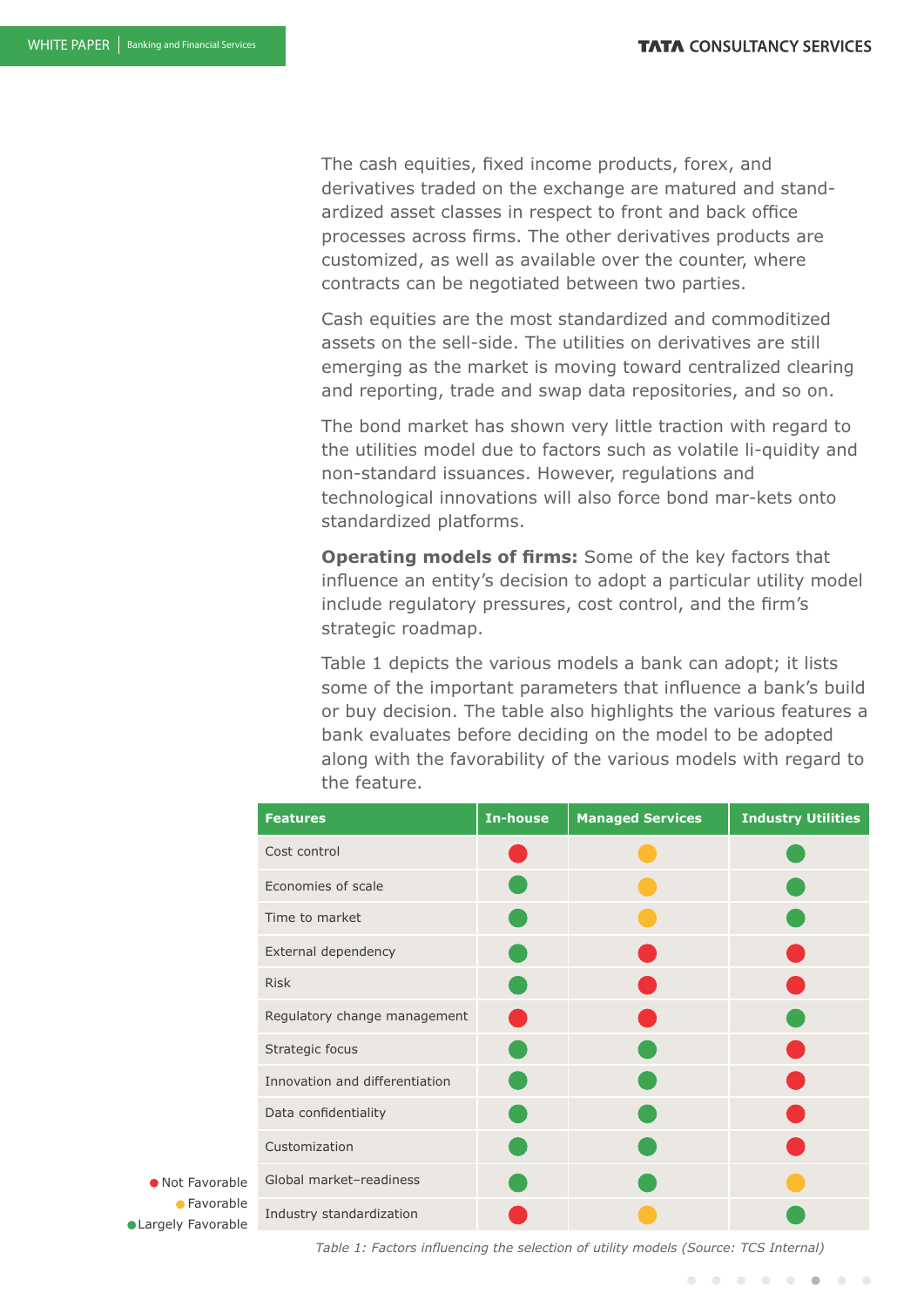## Conclusion

The capital markets industry, at large, favors the adoption of a utility model for post-trade processing functions such as clearing and settlement and reconciliations. However, financial institution are striding cautiously in this di-rection, especially in the areas of securities finance and collateral management, as the concept is still evolving. As banks, market infrastructure firms, and other participants move toward a connected and shared network, the in-dustry will witness a large-scale consolidation of intermediaries, and emergence of a few big utility players. Banks will have to adopt suitable 'best-fit' operating models based on several key factors such as data and technology, strategy, business models, risk appetite, customer service, and costs. Given the benefits of a move toward a utility model, firms should consider partnering with competent technology and service providers to effect the transformation.

## References

[1] Press Release, Calypso Technology Announces Strategic Partnership with Sernova Financial, May 3, 2016, http://www2.calypso.com/calypso-technology-announces-strategic-partnership-withsernova-financial/, accesses November 18, 2016

[2] SWIFT opens The KYC Registry to funds distributors and custodians, May28, 2016, https://www.swift.com/insights/press-releases/swift-opens-the-kyc-registry-to-funds-distributorsand-custodians, accessed No-vember 18, 2016